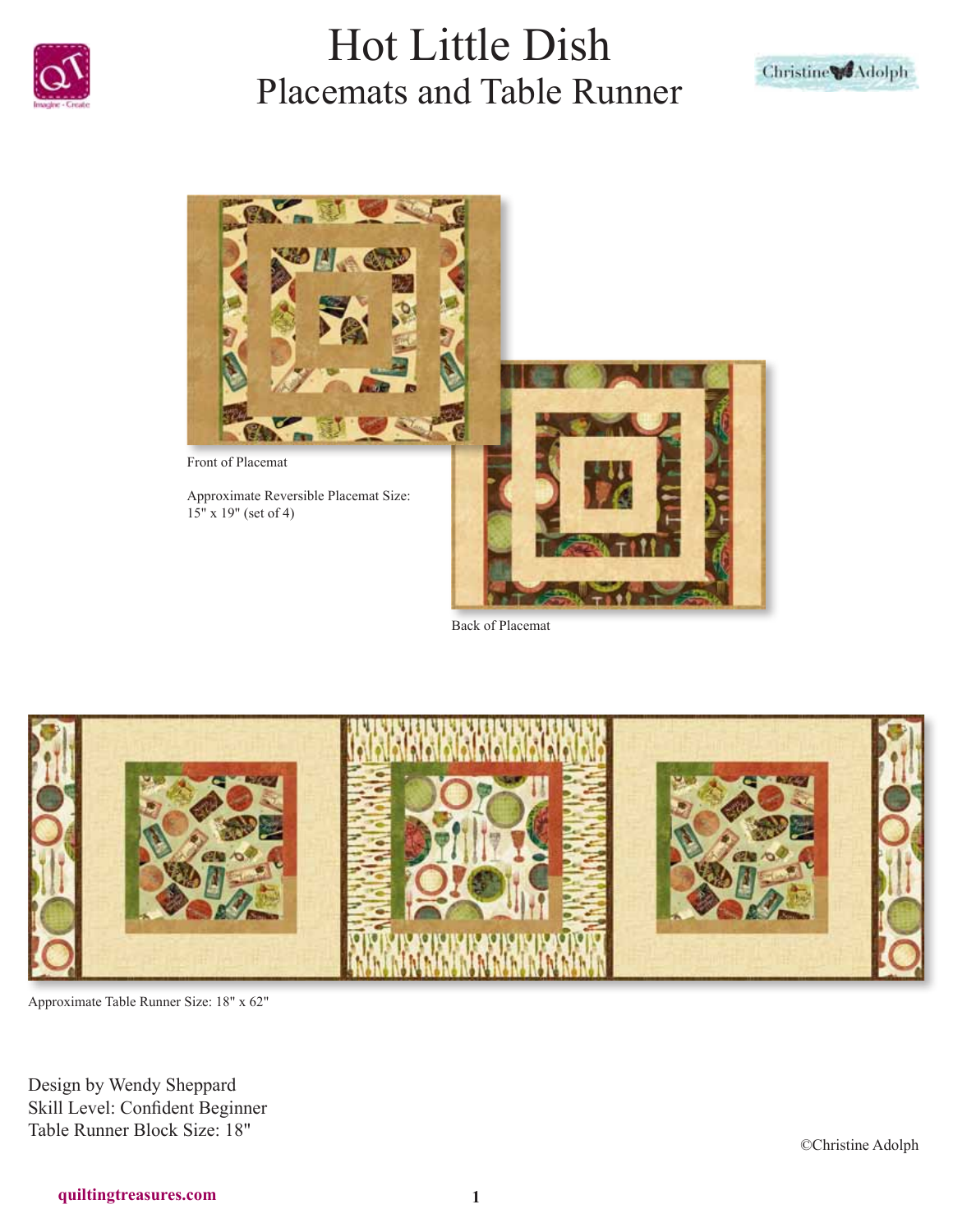







22542 EA Quilting Temptations







23485 S 23486 E 22542 AE

Quilting Temptations also placemat binding



22542 T Quilting Temptations



23078 A Matrix also table runner binding



Matrix

# **Cutting Directions**

*Note: A widthwise cut (***WOF***) is from selvage to selvage.*

22542 FG Quilting Temptations

# **23484 A: Fabric A (dk brown dish print)** *Placemat Back*

- Cut (1) 3½" x **WOF** strip. Subcut (4) 3½" squares.
- Cut (12) 2" x **WOF** strips. From 2 strips, subcut (8) 2" x  $6\frac{1}{2}$ " rectangles. From 2 strips, subcut (8)  $2$ " x  $9\frac{1}{2}$ " rectangles. From remaining strips, subcut one 2" x 12½" and one 2" x 15½" rectangle from each strip [total of (8) 2"  $x 12\frac{1}{2}$ " rectangles and (8)  $2$ "  $x 15\frac{1}{2}$ " rectangles].

#### **23484 E: Fabric B (tan dish print)** *Table Runner Block B and Outer Borders*

# **REVERSIBLE PLACEMATS FABRIC REQUIREMENTS**

Set of 4

| Design                            | Yards          |  |
|-----------------------------------|----------------|--|
| 23484 A                           |                |  |
| 23485 S                           |                |  |
| 22542 AE*                         | $1\frac{1}{2}$ |  |
| 22542 EA                          | $\frac{7}{8}$  |  |
| 22542 FG                          | $\frac{1}{8}$  |  |
| 22542 T                           | $\frac{1}{8}$  |  |
| Four 25" x 20" pieces of batting. |                |  |
| Basic sewing supplies.            |                |  |
| *includes binding                 |                |  |

### **TABLE RUNNER FABRIC REQUIREMENTS**

| Design                                       | Yards         |
|----------------------------------------------|---------------|
| 23484 E                                      | $\frac{5}{8}$ |
| 23485 H                                      | $\frac{3}{8}$ |
| 23486 E                                      | $\frac{1}{4}$ |
| 22542 AE                                     | $\frac{1}{8}$ |
| 22542 FG                                     | $\frac{1}{8}$ |
| 22542 T                                      | $\frac{1}{8}$ |
| 23078 A*                                     | $\frac{1}{2}$ |
| 23078 EA                                     | $\frac{1}{2}$ |
| 70" x 24" piece of backing fabric (2 yards). |               |
| 70" x 24" piece of batting.                  |               |
| Basic sewing supplies.                       |               |
| *includes binding                            |               |

• Cut (1) 18½" x **WOF** strip. Subcut (2) 3½" x 18½" rectangles then subcut (1) 10½" square.

# **23485 H: Fabric C (lt green toss print)** *Table Runner Block A*

• Cut (1) 10½" x **WOF** strip. Subcut (2) 10½" squares.

#### **23485 S: Fabric D (tan toss print)** *Placemat Front*

- Cut (1) 3½" x **WOF** strip. Subcut (4) 3½" squares.
- Cut (12) 2" x **WOF** strips. From 2 strips, subcut (8)  $2''$  x  $6\frac{1}{2}$ " rectangles. From 2 strips, subcut (8)  $2''$  x 9½" rectangles. From remaining strips, subcut one 2" x 12½" and one 2" x 15½" rectangle from each strip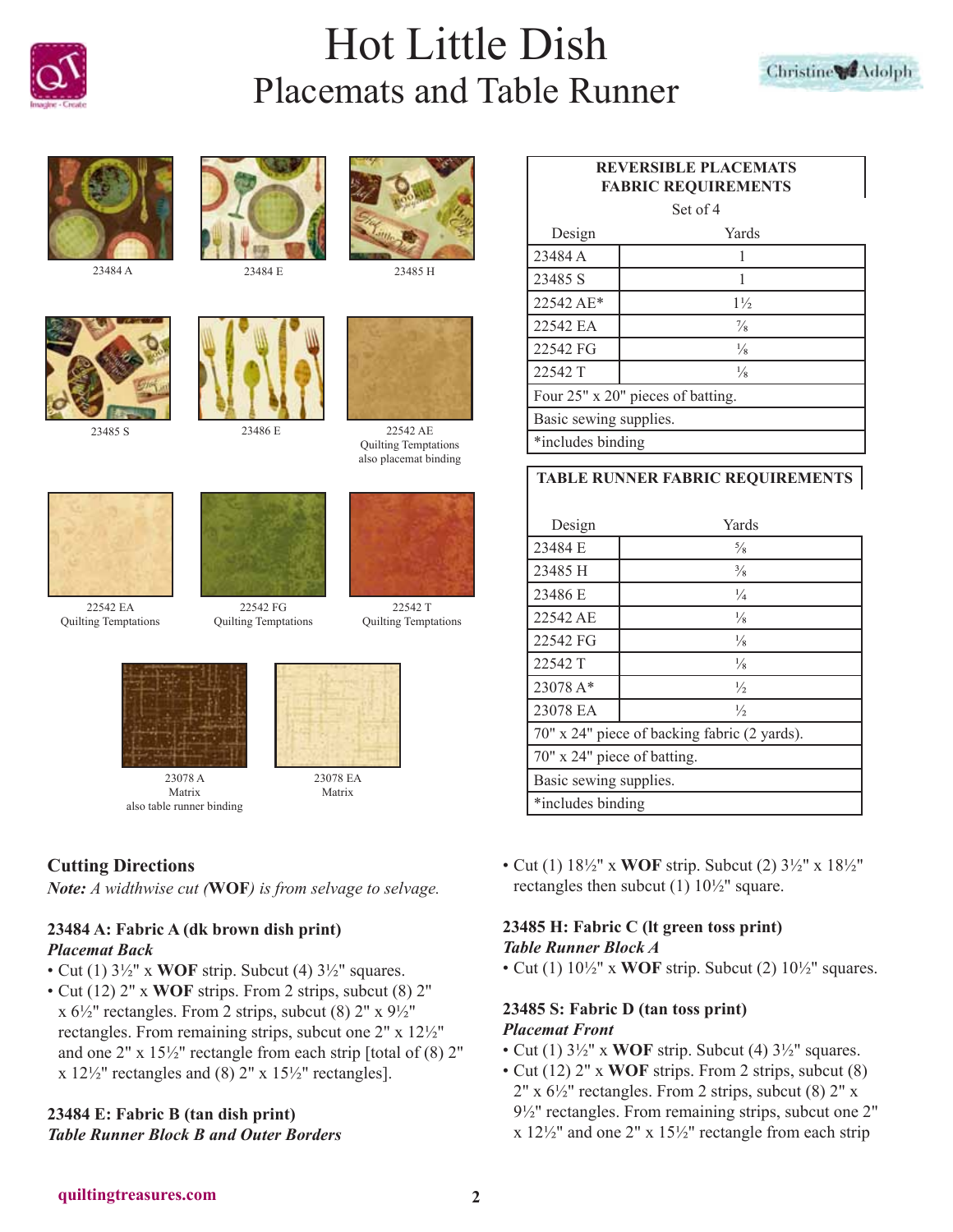



[total of (8) 2" x 12½" rectangles and (8) 2" x 15½" rectangles].

# **23486 E: Fabric E (tan cutlery print)** *Table Runner Block B*

• Cut (2) 3½" x **WOF** strips. Subcut (2) 3½" x 12½" rectangles and (2) 3½" x 18½" rectangles.

### **22542 AE: Fabric F (toffee tonal)** *Placemat Front*

• Cut (8) 2" x **WOF** strip. Subcut (8) 2" x 3½" rectangles; (8)  $2'' \times 6\frac{1}{2}$ " rectangles; (8)  $2'' \times 9\frac{1}{2}$ " rectangles; (8)  $2'' \times 12\frac{1}{2}$  rectangles.

# *Placemat Front Outer Border*

• Cut (4) 2¼" x **WOF** strip. Subcut (8) 2¼" x15½" rectangles.

# *Placemat Binding*

• Cut (9) 2½" x **WOF** strips.

# *Table Runner Block A and B Inner Border*

• Cut (2) 1½" x **WOF** strips. Subcut (3) 1½" x 3½" rectangles and (3) 1½" x 12½" rectangles.

### **22542 EA: Fabric G (straw tonal)** *Placemat Back*

• Cut (8) 2" x **WOF** strip. Subcut (8) 2" x 3½" rectangles; (8)  $2''$  x  $6\frac{1}{2}$ " rectangles; (8)  $2''$  x  $9\frac{1}{2}$ " rectangles; (8)  $2''$  x  $12\frac{1}{2}$ " rectangles.

### *Placemat Back Outer Border*

• Cut (4) 2¼" x **WOF** strip. Subcut (8) 2¼" x15½" rectangles.

### **22542 FG: Fabric H (olive tonal)** *Placemat Front*

• Cut (4) ¾" x **WOF** strip. Subcut (8) ¾" x 15½" rectangles.

# *Table Runner Block A and B Inner Border*

• Cut (2) 1½" x **WOF** strips. Subcut (3) 1½" x 4½" rectangles and (3)  $1\frac{1}{2}$ " x  $10\frac{1}{2}$ " rectangles.

# **22542 T: Fabric I (terracota tonal)** *Placemat Back*

• Cut (4) ¾" x **WOF** strip. Subcut (8) ¾" x 15½" rectangles.

# *Table Runner Block A and B Inner Border*

• Cut (2) 1½" x **WOF** strips. Subcut (3) 1½" x 7½" rectangles and (3)  $1\frac{1}{2}$ " x  $8\frac{1}{2}$ " rectangles.

# **23078 A: Fabric J (dk brown texture)**

# *Table Runner Sashing*

• Cut (2) 1" x **WOF** strips. Subcut (4) 1" x 18½" rectangles.

# *Table Runner Binding*

• Cut (5) 2½" x **WOF** strips.

# **23078 EA: Fabric K (beige texture)**

### *Table Runner Block A*

• Cut (4) 3½" x **WOF** strips. Subcut (4) 3½" x 12½" rectangles and (4) 3½" x 18½" rectangles.

#### **Placemat Instructions** *Placemat Front*

1. Referring to Diagram 1, sew one 3½" Fabric D square between two 2" x 3½" Fabric F rectangles for Unit A. Sew one 2" x 6½" Fabric F rectangle to the top and bottom of Unit A. Block should measure 6½" square. Diagram 1



2. Referring to Diagram 2, sew the 6½" square Block between two 2" x 6½" Fabric D rectangles for Unit B. Sew one 2" x 9½" Fabric D rectangle to the top and bottom of Unit B. Block should measure 9½" square. Diagram 2



3. Referring to Diagram 3, sew the 9½" Block between two 2" x 9½" Fabric F rectangles for Unit C. Sew one 2" x 12½" Fabric F rectangle to the top and bottom of Unit C. Block should measure 12½" square. Diagram 3



4. Referring to Diagram 4, sew the 12½" Block between two 2" x 12½" Fabric D rectangles for Unit D. Sew one 2" x 15½" Fabric D rectangle to the top and bottom of Unit D. Block should measure 15½" square.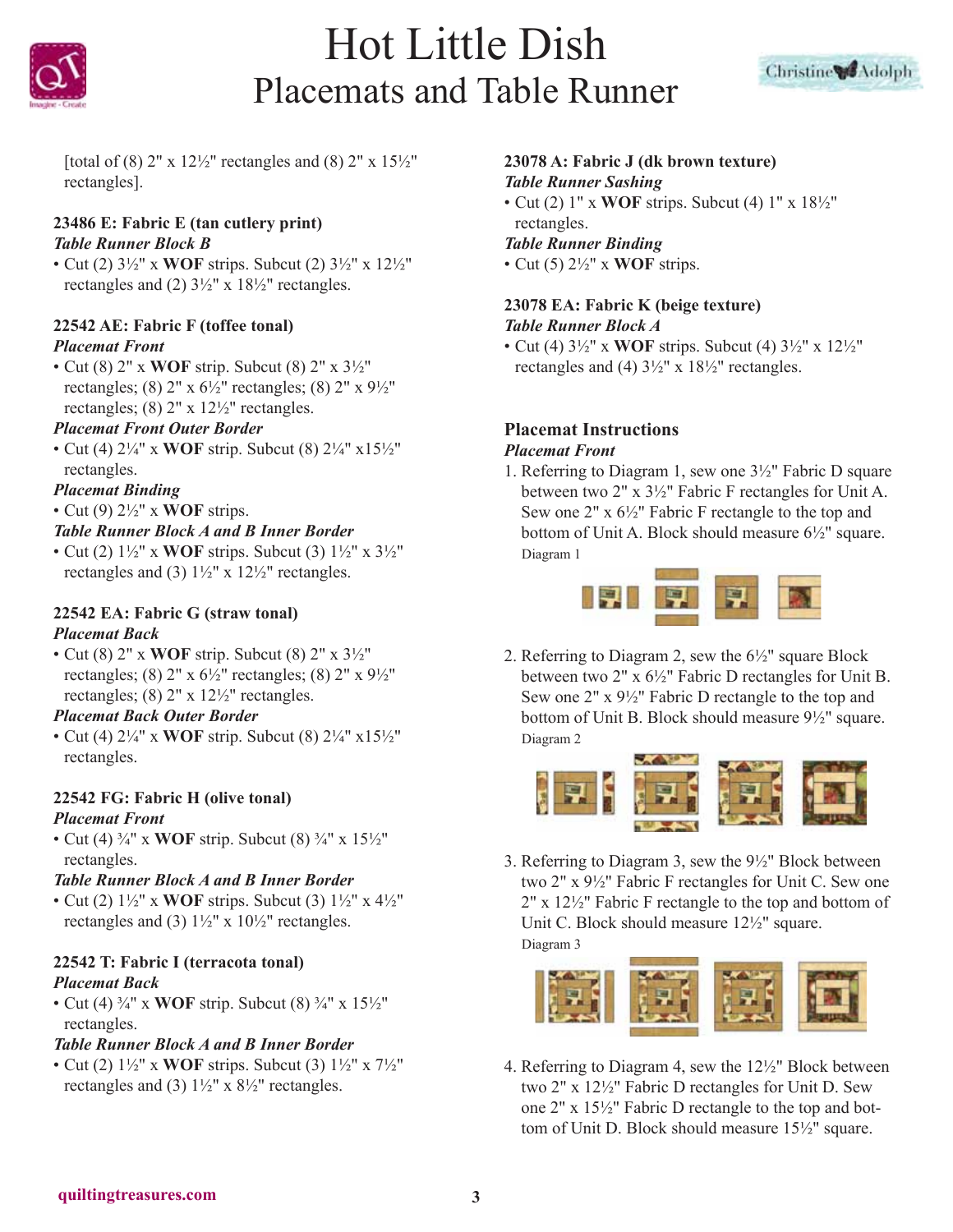



Diagram 4



5. Sashing: Referring to Diagram 5, sew the 15½" Block between two ¾" x 15½" Fabric H rectangles. Placemat Center should measure 16" x 15½".

Diagram 5



6. Outer Border: Referring to Diagram 6, sew the Placemat Center between two 2¼" x 15½" Fabric F rectangles. Placemat should measure 19½" x 15½". Diagram 6



7. Make a total of four Placemat Fronts.

### *Placemat Back*

- 1. Referring to Diagram 1, sew one 3½" Fabric A square between two 2" x 3½" Fabric G rectangles for Unit A. Sew one 2" x 6½" Fabric G rectangle to the top and bottom of Unit A. Block should measure 6½" square.
- 2. Referring to Diagram 2, sew the 6½" square Block between two 2" x 6½" Fabric A rectangles for Unit B. Sew one 2" x 9½" Fabric A rectangle to the top and bottom of Unit B. Block should measure 9½" square.
- 3. Referring to Diagram 3, sew the 9½" Block between two 2" x 9½" Fabric G rectangles for Unit C. Sew one 2" x 12½" Fabric G rectangle to the top and bottom of Unit C. Block should measure 12½" square.
- 4. Referring to Diagram 4, sew the 12½" Block between two 2" x 12½" Fabric A rectangles for Unit D. Sew one 2" x 15½" Fabric A rectangle to the top and bottom of Unit D. Block should measure 15½" square.
- 5. Sashing: Referring to Diagram 5, sew the 15½" Block between two ¾" x 15½" Fabric I rectangles. Placemat Center should measure 16" x 15½".
- 6. Outer Border: Referring to Diagram 6, sew the Placemat Center between two 2¼" x 15½" Fabric G rectangles. Placemat should measure  $19\frac{1}{2}$ " x  $15\frac{1}{2}$ ".
- 7. Make a total of four Placemat Backs.

### *Placemat Finishing*

- 1. Layer the Placemat Top right side up on top of the batting and wrong side of the Placemat Back.
- 2. Baste the layers together and quilt as desired.
- 3. Sew the nine 2½" x **WOF** Fabric F strips together (end to end) using 45° seams to make a continuous strip. Fold strip in half lengthwise (with wrong sides together) and press. Bind each placemat as desired.

#### **Table Runner Instructions**

1. Block Inner Borders: Referring to Diagram 1, sew (1)  $1\frac{1}{2}$ " x  $3\frac{1}{2}$ " Fabric F rectangle to (1)  $1\frac{1}{2}$ " x  $7\frac{1}{2}$ " Fabric I rectangle for Unit 1. Sew (1) 1½" x 4½" Fabric H rectangle to (1) 1½" x 8½" Fabric I rectangle for Unit 2. Make a total of three Unit 1 and three Unit 2. Diagram 1



#### *Block A*

1. Inner Border (Sides): Referring to Diagram 2 and noting orientation of pieces, sew a Fabric C 10½" square between one Unit 1 and one 1½" x 10½" Fabric H rectangle. Block center should measure 12½" x 10½". Diagram 2



2. Inner Border (Top/Bottom): Referring to Diagram 3 and noting orientation of pieces, sew Unit 2 to top of Block center. Sew one 1½" x 12½" Fabric F rectangle to bottom of Block center. Block center should measure 12½" square.